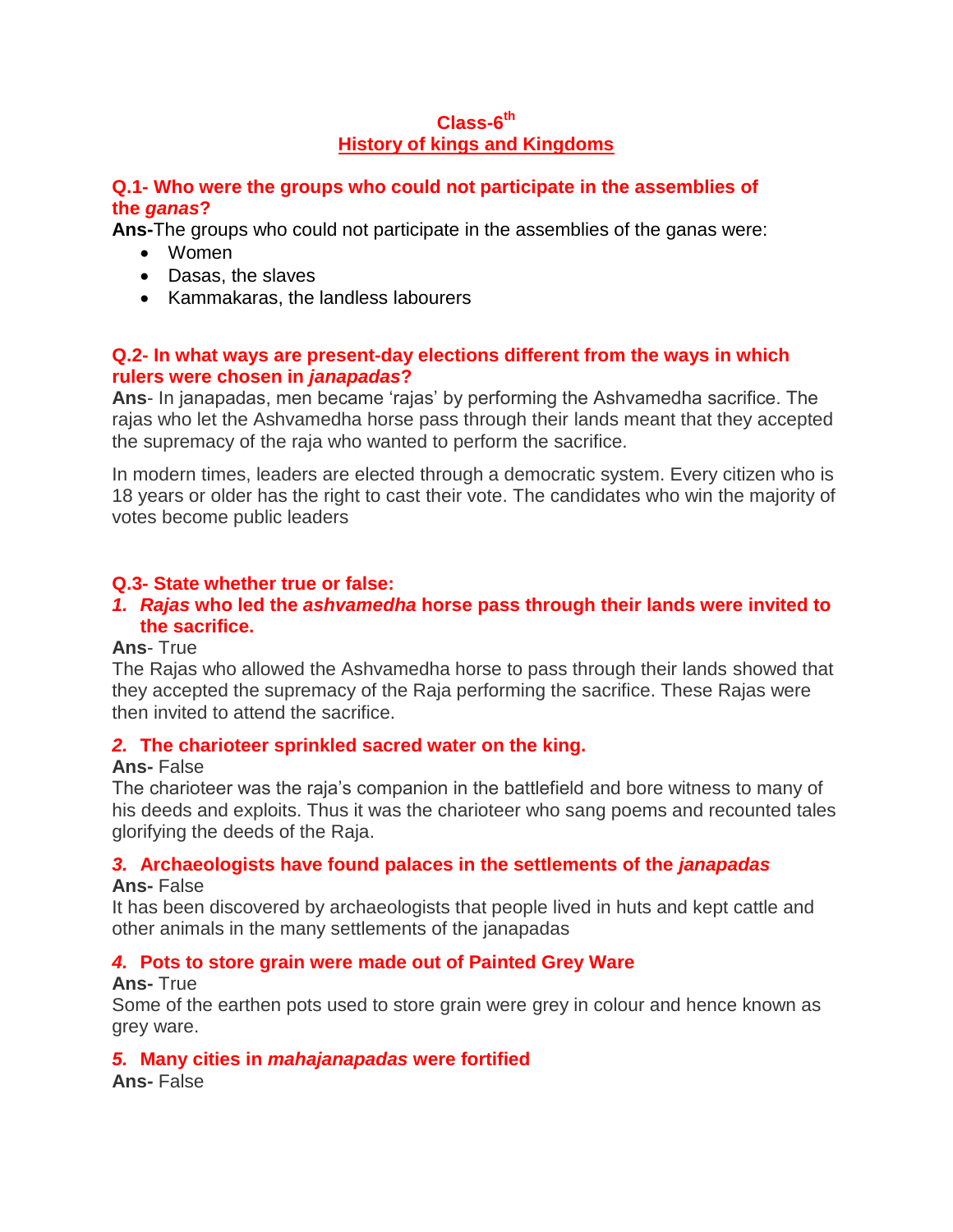Only the capital city was fortified, as they were the main nerve centres of the mahajanapadas.

## **Q.4- What is Digha Nikaya?**

**Ans-** Digha Nikaya is a famous Buddhist book, which contains some of the speeches of the Buddha. These were written down about 2300 years ago.

## **Q.5- Write a short note on the governance system in 'Ganas' and 'Sanghas'.**

**Ans-**

- In a gana or a sangha there were not one, but many rulers. Sometimes, even when thousands of men ruled together, each one was known as a raja.
- These rajas performed rituals together. They also met in assemblies, and decided what had to be done and how, through discussion and debate.
- For example, if they were attacked by an enemy, they met to discuss what should be done to meet the threat.
- However, women, dasas and kammakaras could not participate in these assemblies.

## **Q.6- What were the regular taxes imposed and collected in Mahajanpadas? Ans-**

- The tax on crops was fixed at 1/6th of what was produced. This was known as bhaga or a share.
- There were taxes on crafts persons as well. These could have been in the form of labour. For example, a weaver or a smith may have had to work for a day every month for the king.
- Herders were also expected to pay taxes in the form of animals and animal produce.
- There were also taxes on goods that were bought and sold, through trade.
- And hunters and gatherers also had to provide forest produce to the raja.

## **Q.7- List the two major changes brought in agriculture around the later vedic period?**

**Ans-** There were two major changes in agriculture around this time.

- One was the growing use of iron ploughshares instead of wooden ploughshare. This meant that heavy, clayey soil could be turned over better and more grain could be produced.
- Second, people began transplanting paddy. This meant that saplings were grown and then planted in the fields. This led to increased production, as many more plants survived.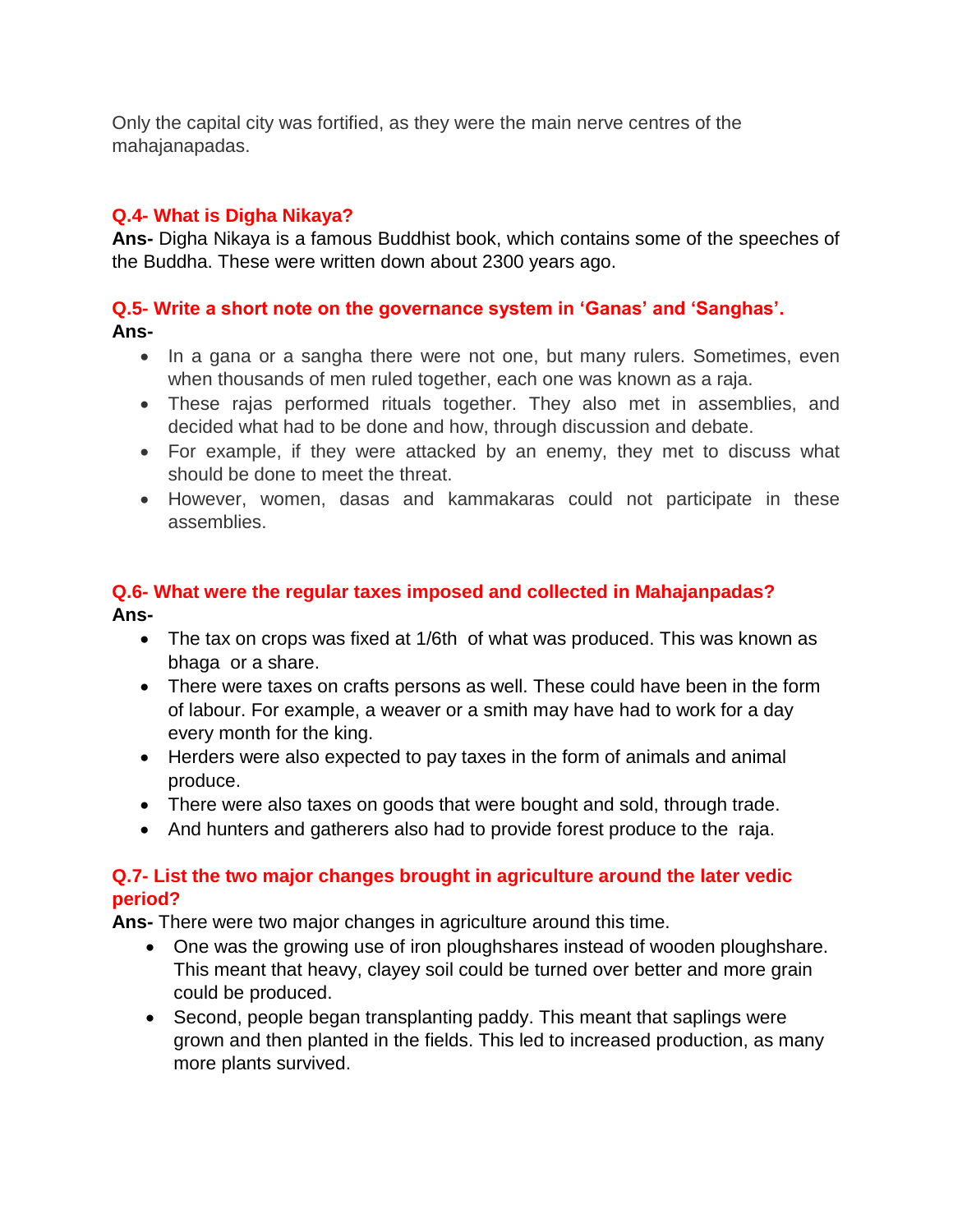## **Q.8- What were the geographical features that made Magadha the most powerful Mahajanpada?**

**Ans**-Magadha became the most powerful Mahajan due to the following geographical factors:

- Many rivers such as the Ganga and Son flowed through Magadha. This was important for (a) transport, (b) water supplies (c) making the land fertile.
- Parts of Magadha were forested. Elephants, which lived in the forest, could be captured and trained for the army.
- Forests also provided wood for building houses, carts and chariots.
- There were iron ore mines in the region that could be tapped to make strong tools and weapons.

## **Q.9- Why did the 'rajas' of 'mahajanapadas' build forts?**

**Ans:** 

- The rajas of mahajanapadas built forts to protect their capital city.
- This means that huge walls of wood, brick or stone were built around them. Forts were probably built because people were afraid of attacks from other kings and needed protection.
- It is also likely that some rulers wanted to show how rich and powerful they were by building really large, tall and impressive walls around their cities. Also in this way, the land and the people living inside the fortified areas could be controlled more easily by the king.

## **Q.10- Give a brief description of the Varna system as described in Vedas.**

**Ans-** The Vedas described 4 varnas. These are – Brahmins, Kshatriyas, Vaishyas and Shudras. Their work are described as under:

- 1. Brahmins were expected to study the Vedas, perform sacrifices and receive gifts.
- 2. Kshatriyas were the rulers. They were expected to fight battles and protect people.
- 3. Vaishyas were the expected to be farmers, herders and traders.
- 4. Shudras were the last who had to serve the other three groups and could not perform any sacrifice. Later, they were classified untouchable. Women were also grouped into this category.

## **Q.11- Explain the term 'later vedic'?**

**Ans-** The term 'Later vedic' describes the period after the Rigvedic age i.e., after the Rigveda was composed. Other vedic literature like Samaveda, Yajurveda and Atharvaveda was composed in Later Vedic period.

## **Q.12- How did men become rulers in the past?**

## **Ans-**

- Some of the rajas (rulers) were probably chosen by the jana. the people.
- Around 3,000 years ago, we find some changes taking place in the ways in which rajas were chosen. Some men recognised as rajas, became rulers by performing very big sacrifices like the Ashwamedha sacrifice.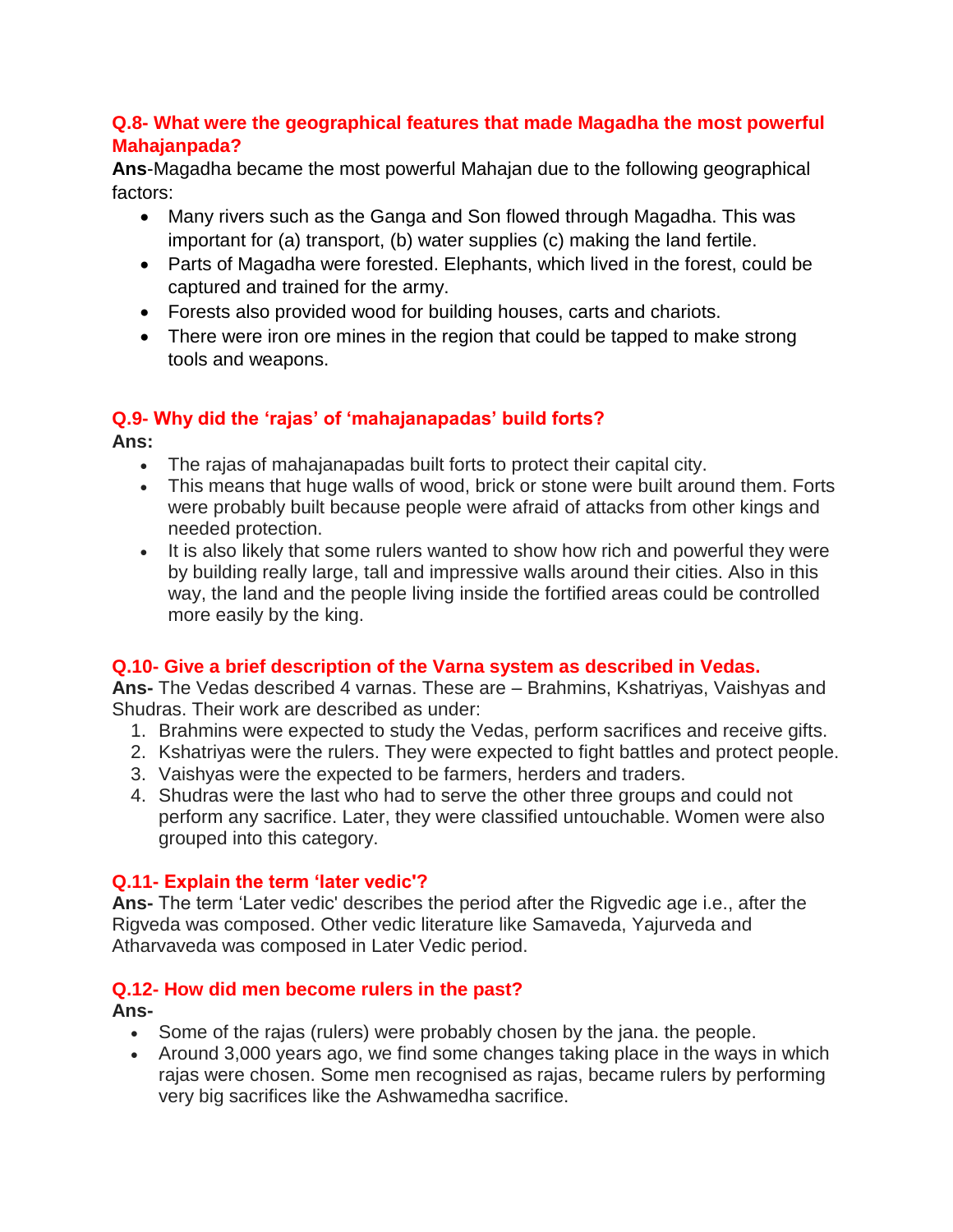## **Class- 6 th Ashoka- The emperor who gave up war**

## **Q.1- Make a list of occupation of people who lived within the Mauryan Empire.**

**Ans-** The occupations of the people who lived within the Mauryan Empire were as follows:

- Trading
- Handicrafts
- Agriculture
- Herding
- Hunting
- Gathering

## **Q.2- What were the problems that Ashoka wanted to solve by introducing** *dhamma***?**

**Ans-** 'Dhamma' is a Prakrit word which means dharma. Emperor Ashoka wanted to solve the following problems by introducing dhamma:

- 1.Inter-religious conflicts between his subjects.
- 2. Animal sacrifice during religious rituals.
- 3. Ill-treatment of servants and slaves.
- 4. Constant disputes and quarrels in families and between neighbours over petty issues.

## **Q.3- What were the means adopted by Ashoka to spread the message of dhamma?**

**Ans-** Ashoka adopted the following means to spreads his message of dhamma:

- He appointed officials, known as the dhamma mahamatta who went from place to place teaching people about dhamma.
- Besides, Ashoka got his messages inscribed on rocks and pillars, instructing his officials to read his message to those who could not read it themselves.
- Ashoka also sent messengers to spread ideas about dhamma to other lands, such as Syria, Egypt, Greece and Sri Lanka.
- He built roads, dug wells, and built rest houses. Besides, he arranged for medical treatment for both human beings and animals.

## **Q.4- Who founded the Mauryan empire and when?**

**Ans-** Chandragupta Maurya (the grandfather of Ashoka) founded the Mauryan empire more than 2300 years ago.

## **Q.5- Briefly describe the administration of the Mauryan Empire.**

**Ans-**

- The empire was divided into provinces with the imperial capital at Pataliputra.
- The area around Pataliputra was under the direct control of the emperor.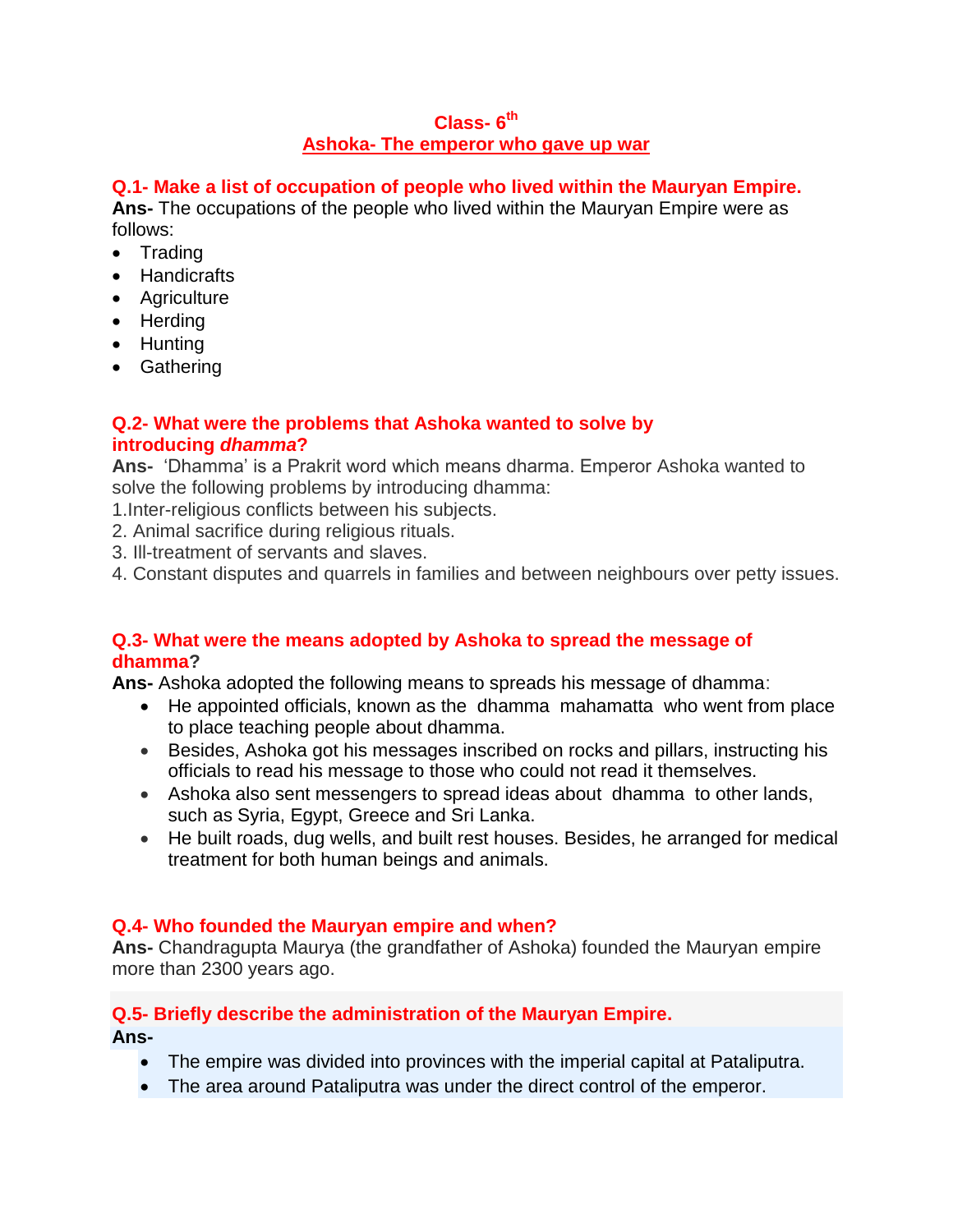- Other areas or provinces were ruled from the provincial capitals such as Taxila and Ujjain.
- The royal princes governed the provinces as king's representatives.
- Officials were appointed to collect taxes from the people.
- Mauryan empire had a large army and vast network of spies.
- The Emperor supervised the whole administration with the help of the members of the royal family and senior ministers.

## **Q.6- How is an empire different from other kingdoms?**

**Ans-** Differences between an Empire and other Kingdoms:

- Emperors need more resources than kings as empires are larger including several kingdoms and need to be protected by big armies.
- Emperors also have to have a larger number of officials who collect taxes

#### **Q.7- What was Ashoka's dhamma? Explain.**

**Ans-** Ashoka's dhamma was not related to the worship of any god or performance of sacrifice. He considered that it was his responsibility, just like a father has towards his children, to instruct the people of the empire so as to reduce conflicts among them. He was inspired by the teachings of the Buddha.

#### **Q.8- What was the difference between tributes and taxes?**

**Ans-** Tributes were gifts that were given to the rulers by people with free will, taxes on the other hand were levied by the state administration and had to be paid. The taxes were the main source of revenue for the state.

#### **Q.9- What were the effects of Kalinga war on Ashoka?**

**Ans**- Effects of Kalinga war on Ashoka

- o Ashoka fought a war to conquer Kalinga.
- o However, he was so horrified when he saw the violence and bloodshed that he decided not to fight any more wars.
- $\circ$  He is the only king in the history of the world who gave up conquest after winning a war.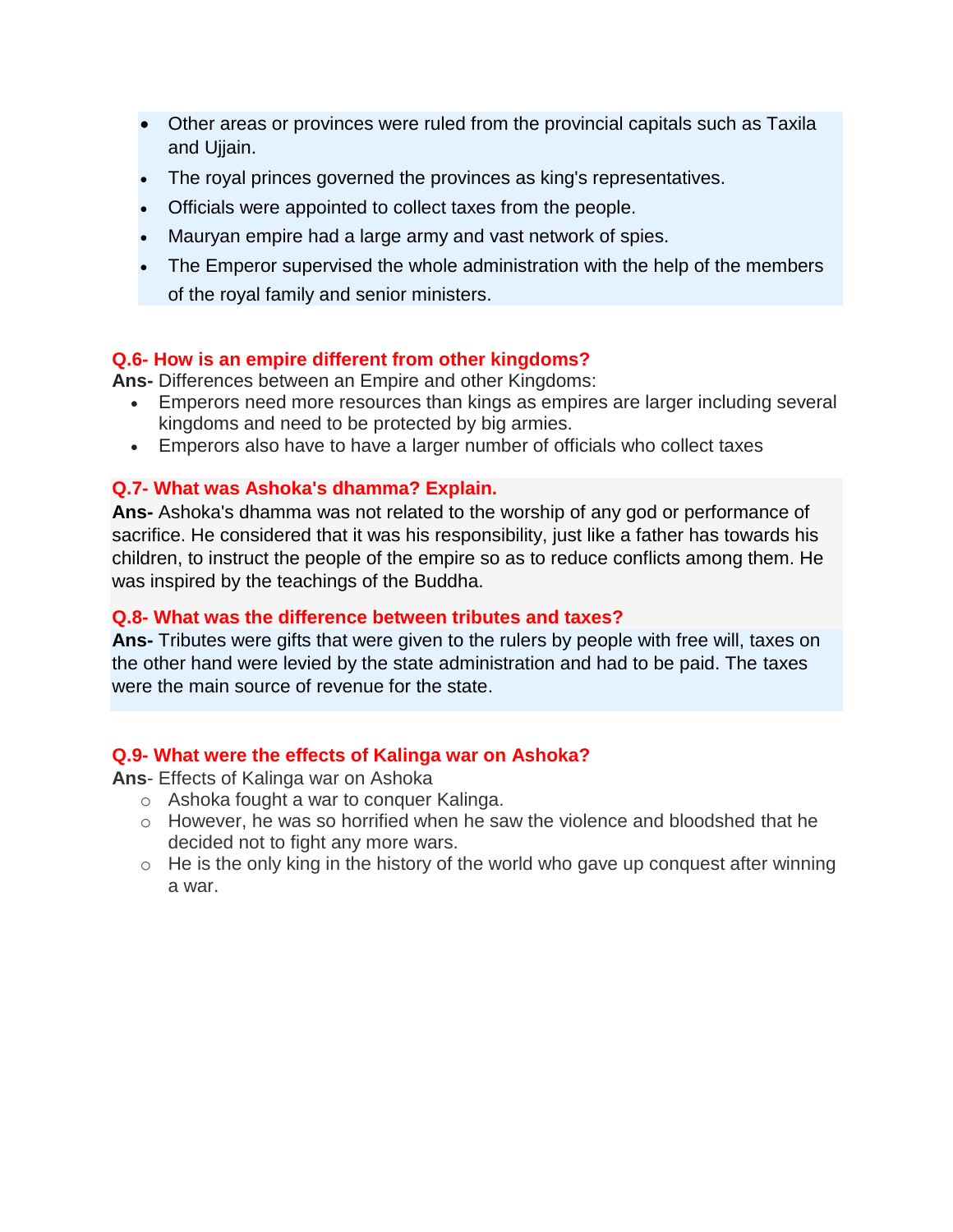## **MAJOR LANDFORMS OF THE EARTH**

#### **Q.1- What are the major landforms?**

**Ans-** There are three major types of landforms. They are:

(i) Mountains

(ii) Plains

(iii) Plateaus

#### **Q.2- What is the difference between a mountain and a plateau? Ans-**

| <b>Mountain</b>                                                                                                  | <b>Plateau</b>                                                                 |
|------------------------------------------------------------------------------------------------------------------|--------------------------------------------------------------------------------|
| 1. A mountain is any natural<br>elevation of the earth surface.                                                  | 1. A plateau is an<br>elevated flat land.                                      |
| 2. It is higher than the surrounding<br>area.                                                                    | 2. It is a flat-topped land<br>that stands above the<br>surrounding area.      |
| 3. Mountains are rich in forests.                                                                                | 3. Plateaus are rich in<br>mineral deposits                                    |
| 4. For example – The Himalaya<br>mountains in Asia, The Alps in<br>Europe and The Andes in South<br>America etc. | 4. For example- Deccan<br>plateau, Tibetan plateau,<br>Australian plateau etc. |

## **Q.3- What are the different types of mountains? Give an example of each.**

**Ans-** There are 3 different types of Mountains. They are:

(i) Fold Mountains – The Himalayas and The Alps

- (ii) Block Mountains The Rhine Valley and the Vosges mountain
- (iii) Volcanic Mountains Mt. Kilimanjaro and Mt. Fujiyama

#### **Q.4- How are mountains useful to man?**

**Ans-** Mountains are useful to maln in various ways:

- Mountains are a storehouse of water.
- Water from the mountains is also used for irrigation and generation of hydroelectricity.
- The river valleys and terraces are ideal for the cultivation of crops.
- Mountains have a rich variety of flora and fauna.
- The forests provide fuel, fodder, shelter and other products like gum, raisins, etc.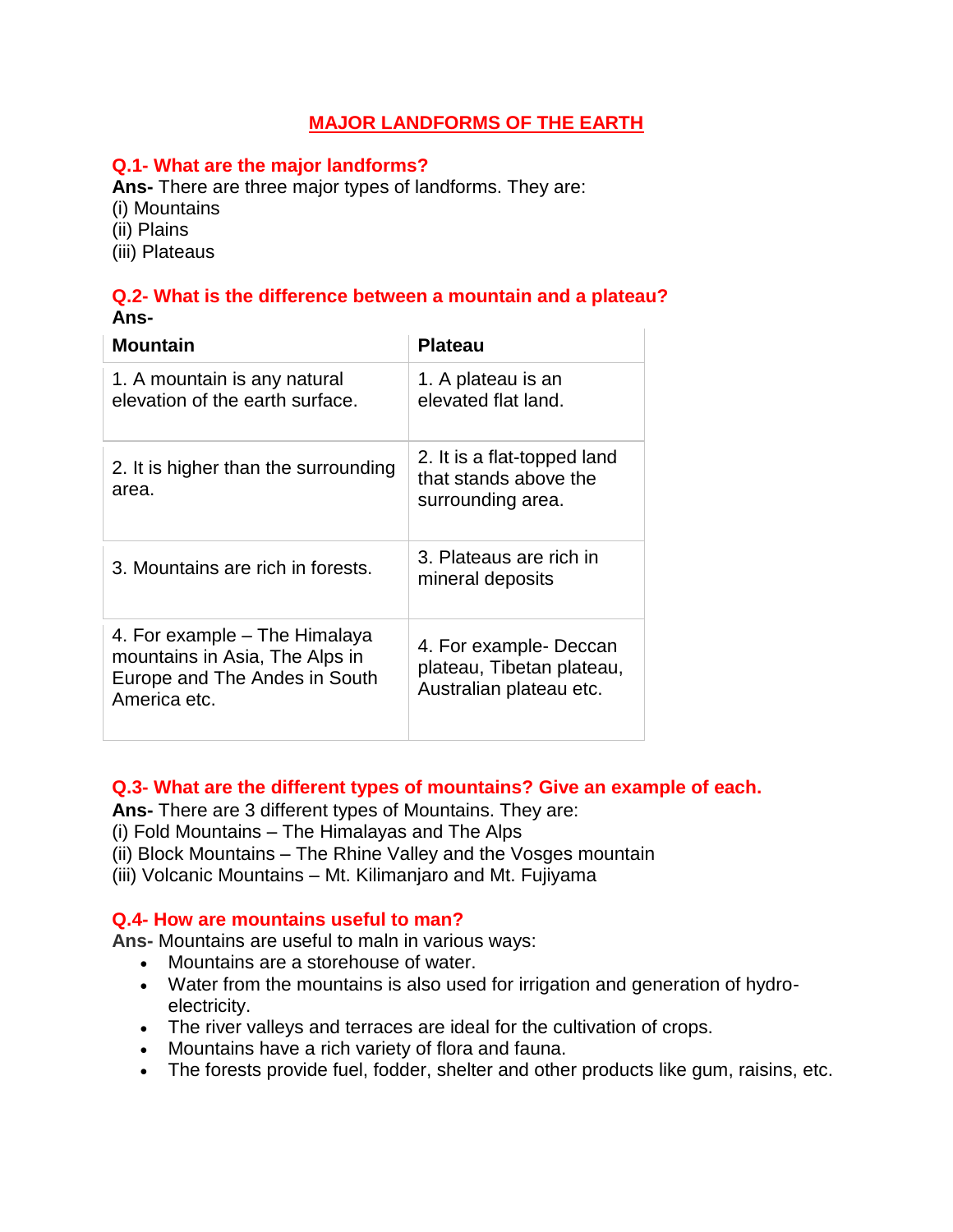Several sports like paragliding, hang gliding, river rafting and skiing are popular in the mountains.

#### **Q.5- How are plains formed?**

**Ans**- Plains are generally formed by rivers and their tributaries. The rivers flow down the slopes of mountains and erode them. They carry forward the eroded material. Then they deposit their load consisting of stones, sand and silt along their courses and in their valleys. It is from these deposits that plains are formed.

## **Q.6- Why are the river plains thickly populated?**

**Ans-** River plains are thickly populated due to the following reasons:

- In the plains, more flat land is available for building houses.
- Construction of transport network is easy in these regions.
- Due to the fertile soils, the land is highly productive for cultivation.

## **Q.7- Why are mountains thinly populated?**

**Ans-** Mountains are thinly populated due to the following reasons:

- The climate is harsh at the mountains.
- Since the slopes are steep, less land is available for farming**.**
- It is not easy to construct houses, roads and buildings in the high mountain regions.

## **Q.8- How are plateaus useful to us?**

**Ans-** Usefulness of Plateaus:

- Rich in mineral resources/deposits.
- Numerous mining areas are located in the plateau areas:
- African plateau is known for gold and diamond mining.
- Chhotanagpur plateau in India is rich in iron ore, coal and manganese.
- Plateaus have several waterfalls, ideal sites for generation of hydro electricity.
- Lava plateaus rich in black soil are ideal for cultivation.
- Some plateaus are known for scenic spots and they are great attractions to tourists.

#### **Q.9- Define plains. Describe their major features.**

**Ans-** Plains are large stretches of flat land, not higher than 200 metres from mean sea level.

Major Features of Plains:

- Mostly formed by river deposits.
- Plains are generally fertile.
- They are thickly populated.
- They have dense network of roads and railways.
- Agriculture is the main occupation of the people.
- Examples:
- Ganga-Indus-Brahmaputra Plains in India.
- Yangtze Plain in China.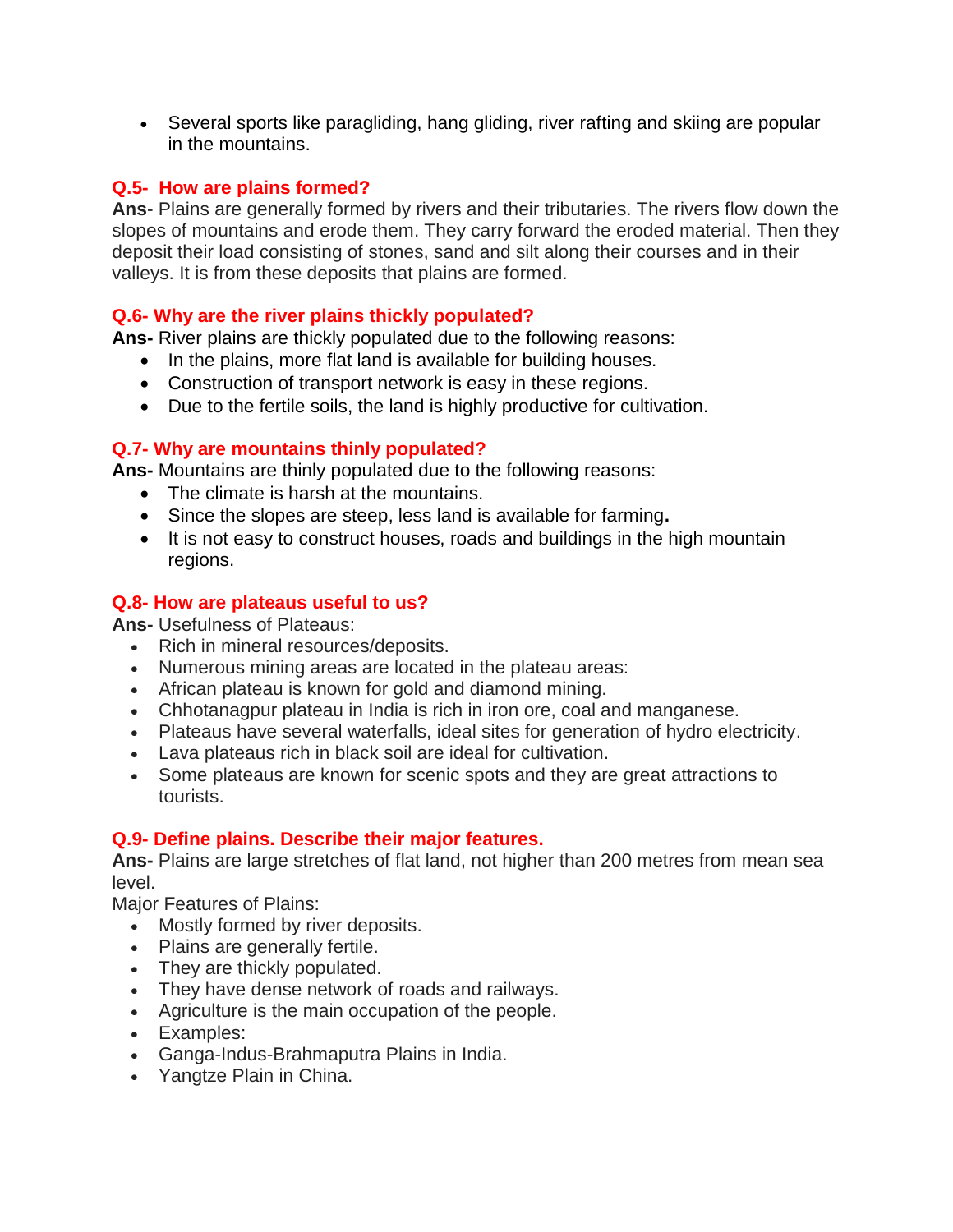## **Q.10- What are erosion and deposition?**

**Ans-** Erosion:

- Wearing down of the earth's surface is called erosion.
- Erosional process lowers the surface.

Deposition:

Rebuilding of earth's surface is called deposition.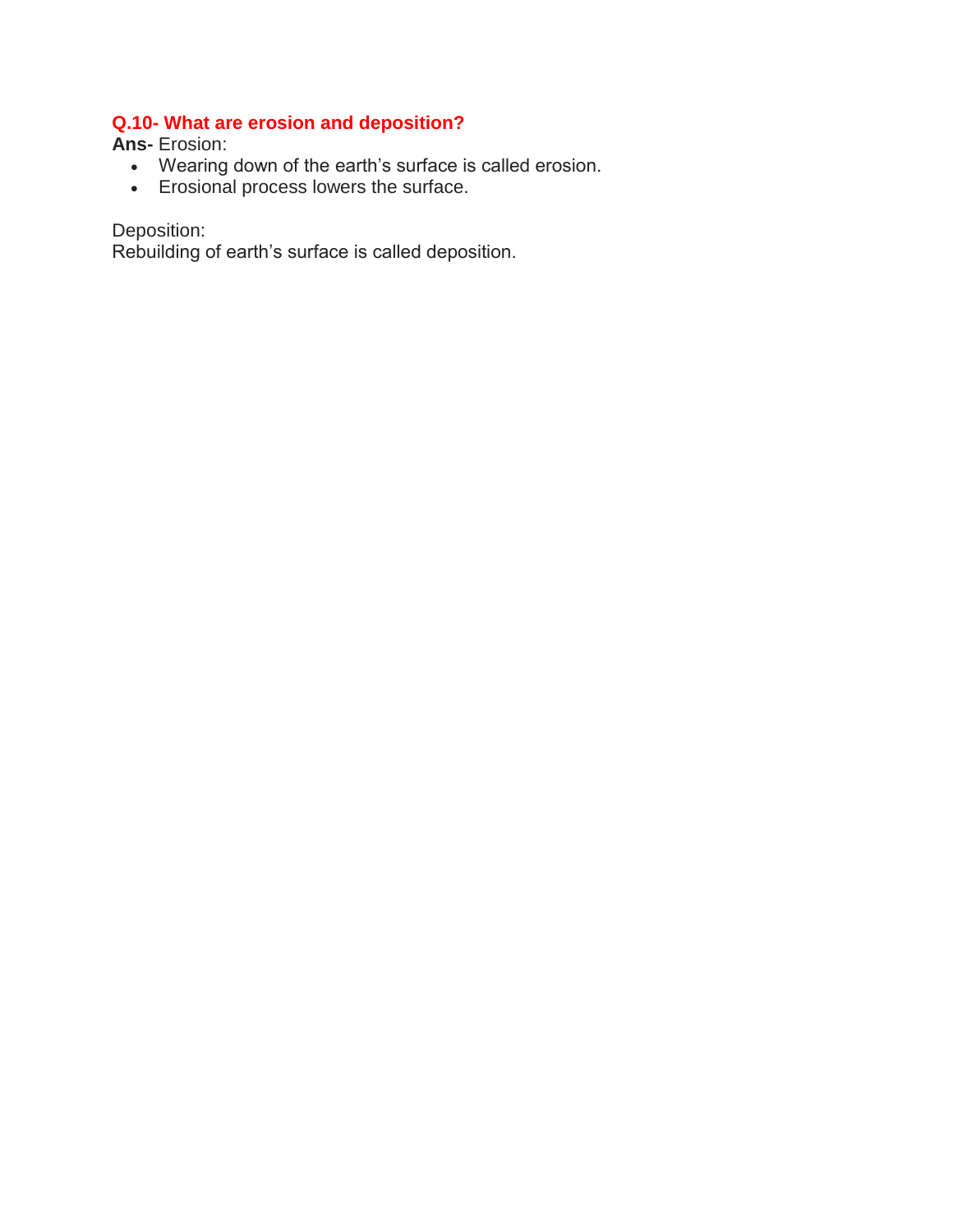## **CLASS- 6 th (Geography) Ch- 2 MOTIONS OF THE EARTH**

#### **Q.1- Differentiate between the Summer and Winter Solstice. Ans-**

| <b>Summer Solstice</b>                                | <b>Winter Solstice</b>                           |
|-------------------------------------------------------|--------------------------------------------------|
| 1. It is the position of the Earth when the           | 1. It is the position of the Earth when the      |
| rays of the Sun fall directly on the Tropic of        | rays of the Sun fall directly on the Tropic      |
| Cancer.                                               | of Capricorn.                                    |
| 2. A large portion of the northern                    | 2. A large portion of the Southern               |
| hemisphere experiences more heat and                  | Hemisphere gets light from the Sun.              |
| light. Hence, it is summer in the Northern            | Hence, it is winter in the Northern              |
| Hemisphere.                                           | Hemisphere.                                      |
| 3. In this position, the North Pole is tilted         | 3. In this position, the South Pole is tilted    |
| towards the Sun and South Pole away                   | towards the Sun and the North Pole               |
| from it                                               | is tilted away from it.                          |
| 4. During this period, days are longer than           | 4. During this period, nights are longer         |
| nights in the Northern Hemisphere.                    | than days in the Northern Hemisphere.            |
| 5. It occurs on 21 <sup>st</sup> June in the Northern | 5. It occurs on 22 <sup>nd</sup> December in the |
| Hemisphere.                                           | Northern Hemisphere.                             |

## **Q.2- What is an equinox?**

**Ans-** On 21st March and September 23rd, direct rays of the sun fall on the equator. At this position, neither of the poles is tilted towards the sun. So, the whole earth experiences equal days and equal nights. This is called an equinox.

## **Q.3- Why does the Southern Hemisphere experience Winter and Summer Solstice at different times than that of the Northern Hemisphere?**

**Ans-** When the North Pole is tilted towards the Sun, the Northern Hemisphere experiences Summer Solstice. At this time, as the South Pole is tilted away from the Sun, the Southern Hemisphere experiences Winter Solstice. When the North Pole is tilted away from the Sun, the Northern Hemisphere experiences Winter Solstice. At this time, as the South Pole is tilted towards the Sun, the Southern Hemisphere experiences Summer Solstice.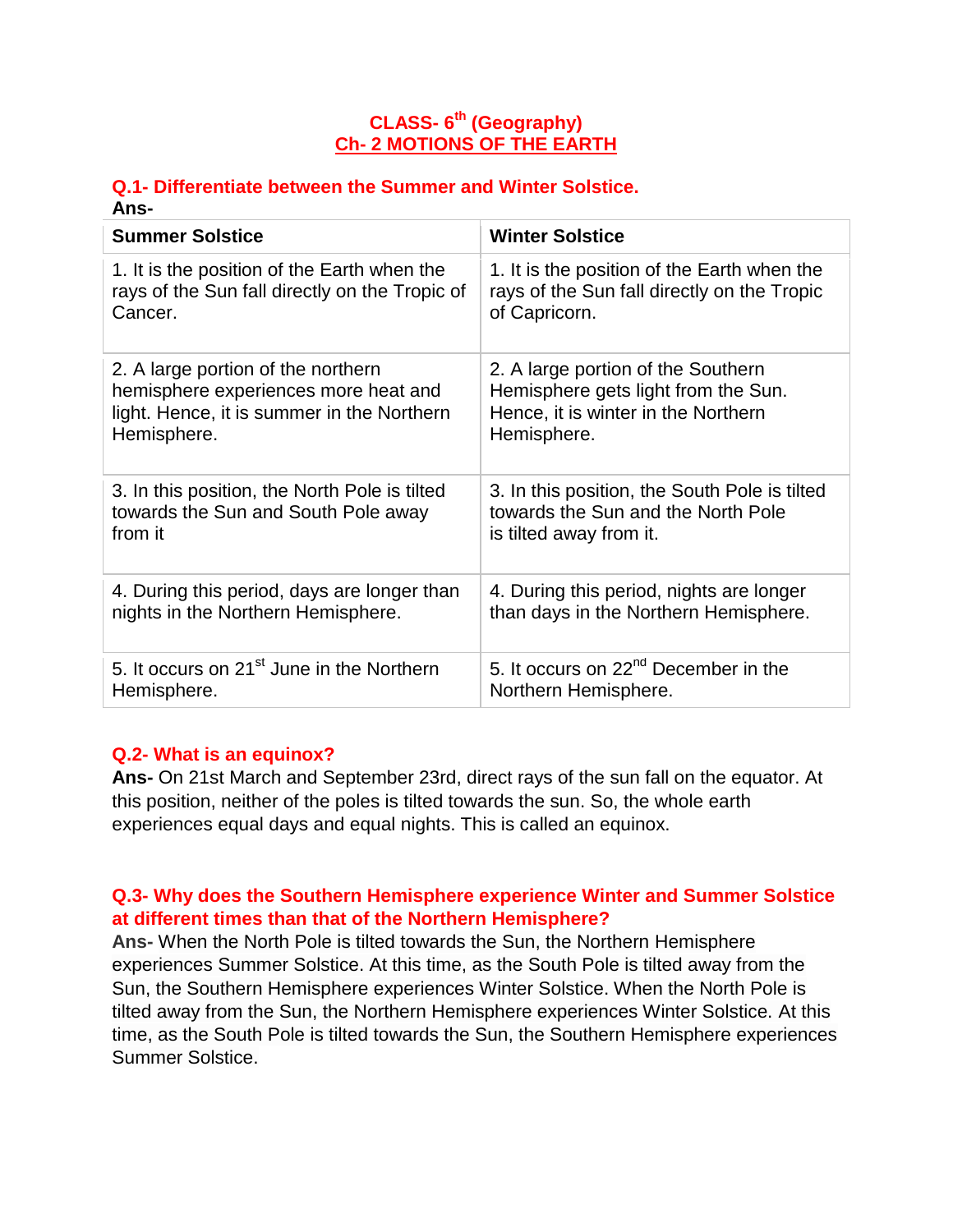#### **Q.4- Why do the Poles experience about six months day and six months night?**

**Ans-** The two Poles experience nearly six months of day and six months of night because of the tilt or inclination of the Earth on its axis. Because of this tilt, each pole is tilted towards and away from the Sun for about six months each.

When the North Pole is tilted towards the Sun, it experiences continuous daylight for six months. At the same It is night period at the South Pole. These conditions are reversed when the South Pole is tilted towards the Sun.

#### **Q.5- What would happen if the Earth did not rotate?**

**Ans-** If the Earth stops to rotate, the portion of the Earth which is facing the Sun would always experience day and would be hot, while the other half would remain in darkness and be freezing cold all the time. Life would not have been possible in such extreme conditions of hot and cold.

#### **Q.6- What is the angle of inclination of the earth's axis with its orbital plane?**

**Ans-** The angle of inclination of the earth's axis with its orbital plane is 66½°.

#### **Q.7- Define rotation and revolution**

**Ans-** The movement of the earth on its axis is called rotation. The movement of the earth around the sun in a fixed path or on an orbit is called Revolution.

#### **Q.8- What is a leap year?**

**Ans-** A year which has 366 days instead of 365 days is called a leap year. The earth takes 365 days and 6 hours to revolve around the sun. But we consider a year as consisting of 365 days only and ignore six hours for the sake of convenience. These six hours saved every year are added to make one day (24 hours) in four years. This additional day is added to the month of February every fourth year. Thus, in the leap year, February has 29 days instead of 28 days and the year itself has 366 days.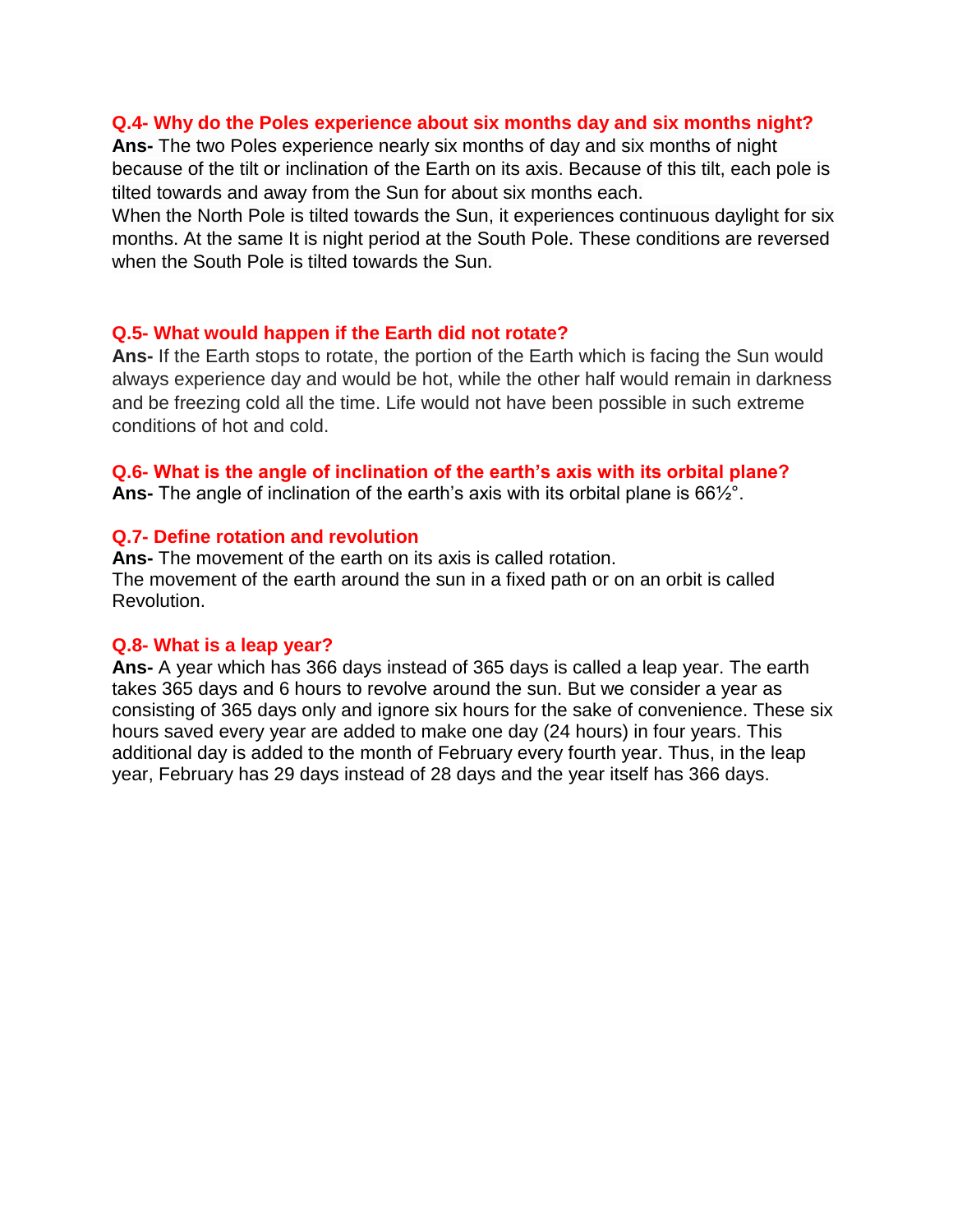## **Class- 6 th INDIA- CLIMATE, VEGETATION AND WILDLIFE**

## **Q.1- Which winds bring rainfall in India? Why is it so important?**

**Ans-** The south-west monsoon winds bring rainfall in India. It is important, because agriculture in India is dependent on the rainfall. A good amount of rainfall brings bountiful and adequate crops.

## **Q.2- Name the different seasons in India.**

**Ans-** The different seasons in India are :

(i) Cold Weather Season (Winter) - December to February

(ii) Hot Weather Season (Summer) - March to May

(iii) Southwest Monsoon Season (Rainy) - June to September

(iv) Season of Retreating Monsoon (Autumn) - October and November

## **Q.3- What is natural vegetation?**

**Ans-** The grasses, shrubs and trees, which grow on their own without interference or help from human beings are called natural vegetation

## **Q.4- Name the different types of vegetation found in India?**

**Ans-** Different types of vegetation found in India

- Tropical Rain Forests
- Tropical Deciduous Forests
- Thorny Forests
- Mountain Vegetation
- Mangrove Forests

## **Q.5- What steps government has taken to conserve wildlife?**

**Ans-** In order to protect the wildlife:

- Many national parks, sanctuaries and biosphere reserves have been set up.
- The Government has also started Project Tiger and Project Elephant to protect these animals.
- Hunting of animals has been banned.
- It is also observing wildlife week to create awareness among people.

## **Q.6- Why are forest necessary?**

**Ans-** Forests are very useful for us. They perform various functions. Some of them are:

- 1. Plants release oxygen that we breathe and carbon dioxide released by living being is absorbed by the plants, thus these make a balance in oxygen and carbon dioxide.
- 2. The roots of the plants bind the soil; thus, they control soil erosion.
- 3. Forests provide us timber, fuel, wood, fodder, medicinal plants and herbs, lac, honey, gum etc.
- 4. Forests are the natural habitat of wildlife.
- 5. Forests control over rain.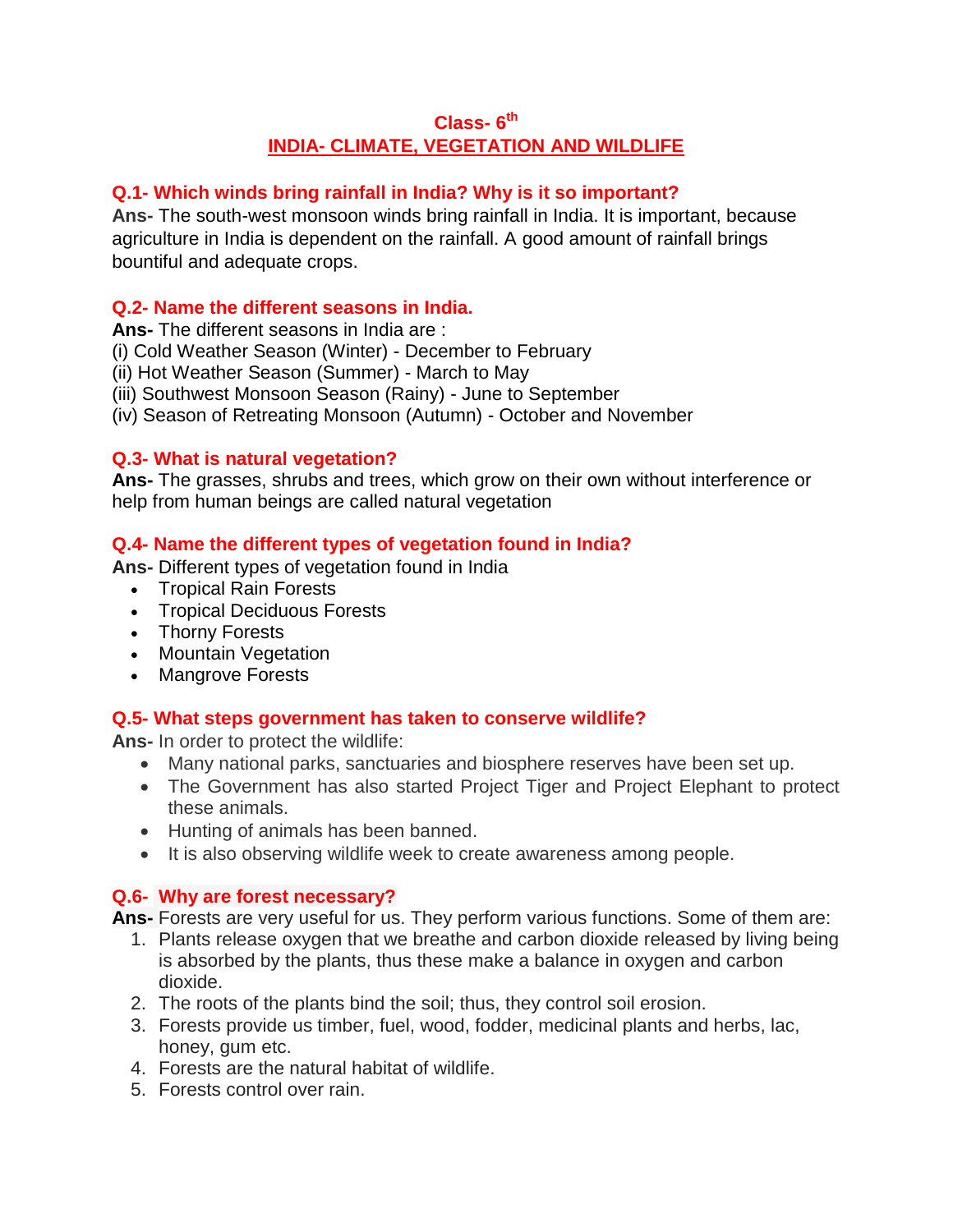6. Used in industrial produces etc.

#### **Q.7- How can you as an individual help in conserving wildlife? Ans-**

1. We can plant more trees, protect the existing ones and also make people aware of the importance of trees.

2. We can organise programmes like Van mahotsav to involve more people in making our earth green.

3. We can refuse to buy things made from parts of bodies of animals such as their bones, horns, fur, skin and feather.

## **Q.8- Distinguish between advancing monsoon and retreating monsoon**.

#### **Ans:**

| <b>Advancing Monsoon</b>                                                 | <b>Retreating Monsoon</b>                        |
|--------------------------------------------------------------------------|--------------------------------------------------|
| They mark the onset of monsoon.                                          | They mark the going back of<br>monsoon.          |
| The winds move from the sea towards the land.                            | The winds move from the land<br>towards the sea. |
| They carry moisture with them.                                           | They are dry in nature                           |
| They occur in the months between June-August i.e.<br>in the Rainy season | They occur in Autumn.                            |

#### **Q.9- Define weather and climate. Ans-**

- Weather is the condition of atmosphere of a place at a particular time.
- Climate is the average weather over a long period of time.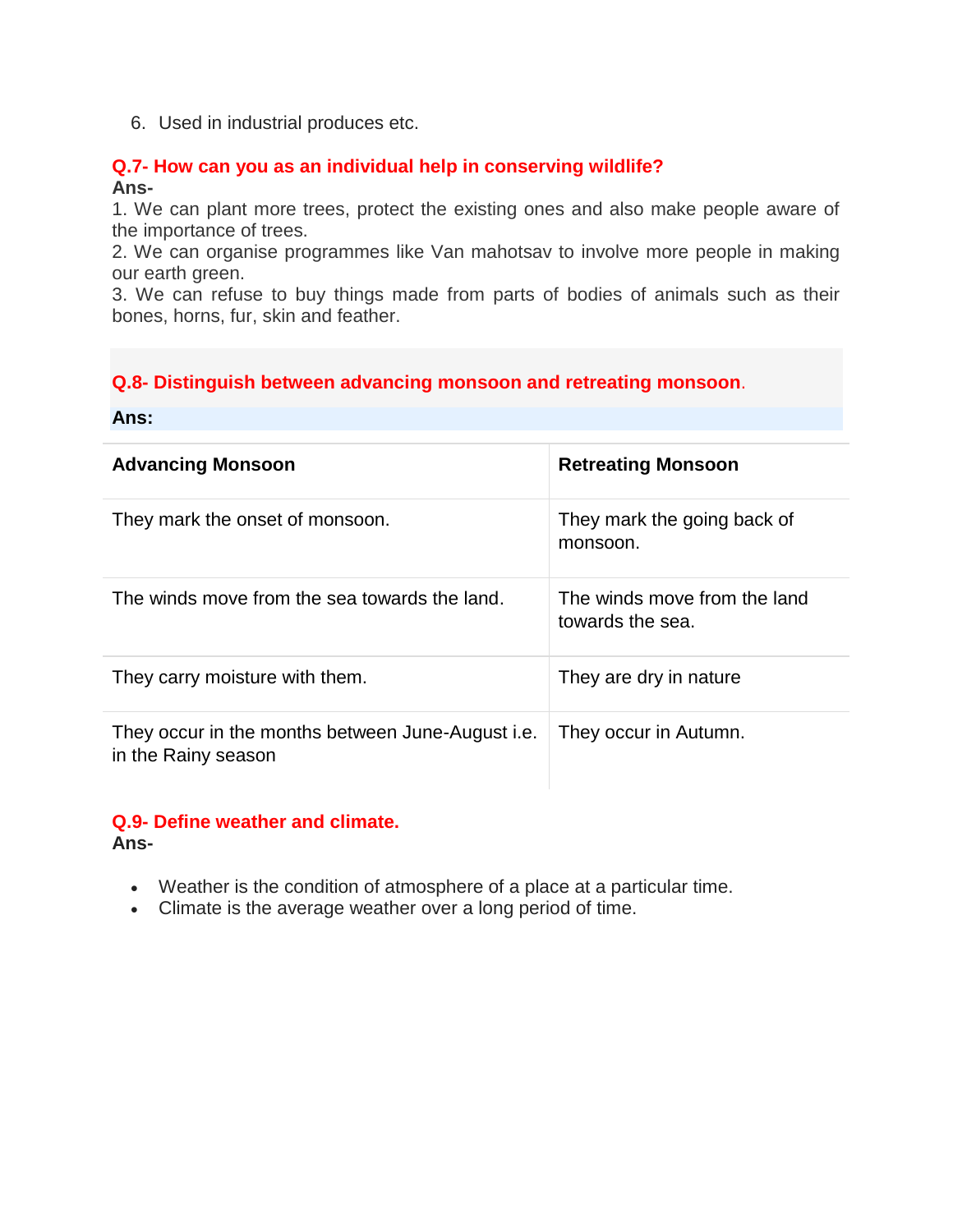## **Class-6 th What is government?**

#### **Q.1- Name two essential features of a democratic Government.**

**Ans-** Two essential features of a democratic Government are:

- Democracy is rule by the people. People have power to elect their leaders to govern the nation.
- Government is answerable to the people for their actions, decisions and laws that they make for public.

#### **Q.2- What was the suffrage movement? What did it accomplish? Ans**-

- The suffrage movement refers to the women's struggle to attain the right to vote. Women's struggle to vote got strengthened during the First World War.
- Earlier women and poor of the USA and Europe did not have the rights to vote.
- As many men were away fighting during the World war, women were called upon to do work that was earlier considered to be men's work. This led to the questioning of the many unfair stereotypes about women.
- Women began demanding the right to vote for all women.
- Finally, after much struggle, the American women got the right to vote in 1920, while their counterparts in the UK attained this right in 1928.

#### **Q.3- Gandhiji strongly believed that every adult in India should be given the right to vote. However, a few people don't share his views. They feel that illiterate people, who are mainly poor, should not be given the right to vote. What do you think? Do you think this would be a form of discrimination? Give five points to support your view and share these with the class.**

**Ans-** The thought of not giving the right to vote to the poor and illiterate people is absolutely wrong and unfair. This would be clearly a form of discrimination.

- 1. In all the democracies poor and illiterate have the right to vote
- 2. The Constitution of India says that all citizens are equal.
- 3. Elected Government works for all citizens not just for literate and rich people
- 4. A few minorities should not decide the fate of the majority
- 5. It is not a crime to be poor, hence they should be given the right to vote.

## **Q.4- What are the two types of governments?**

**Ans-** Two types of governments:

- 1.) Democracy
	- People choose their government.
	- They are the ones who take decisions and make laws through their elected representatives.

2.) Monarchy

- The government run by a king or queen or monarch is monarchy.
- The king or queen takes decisions and makes laws.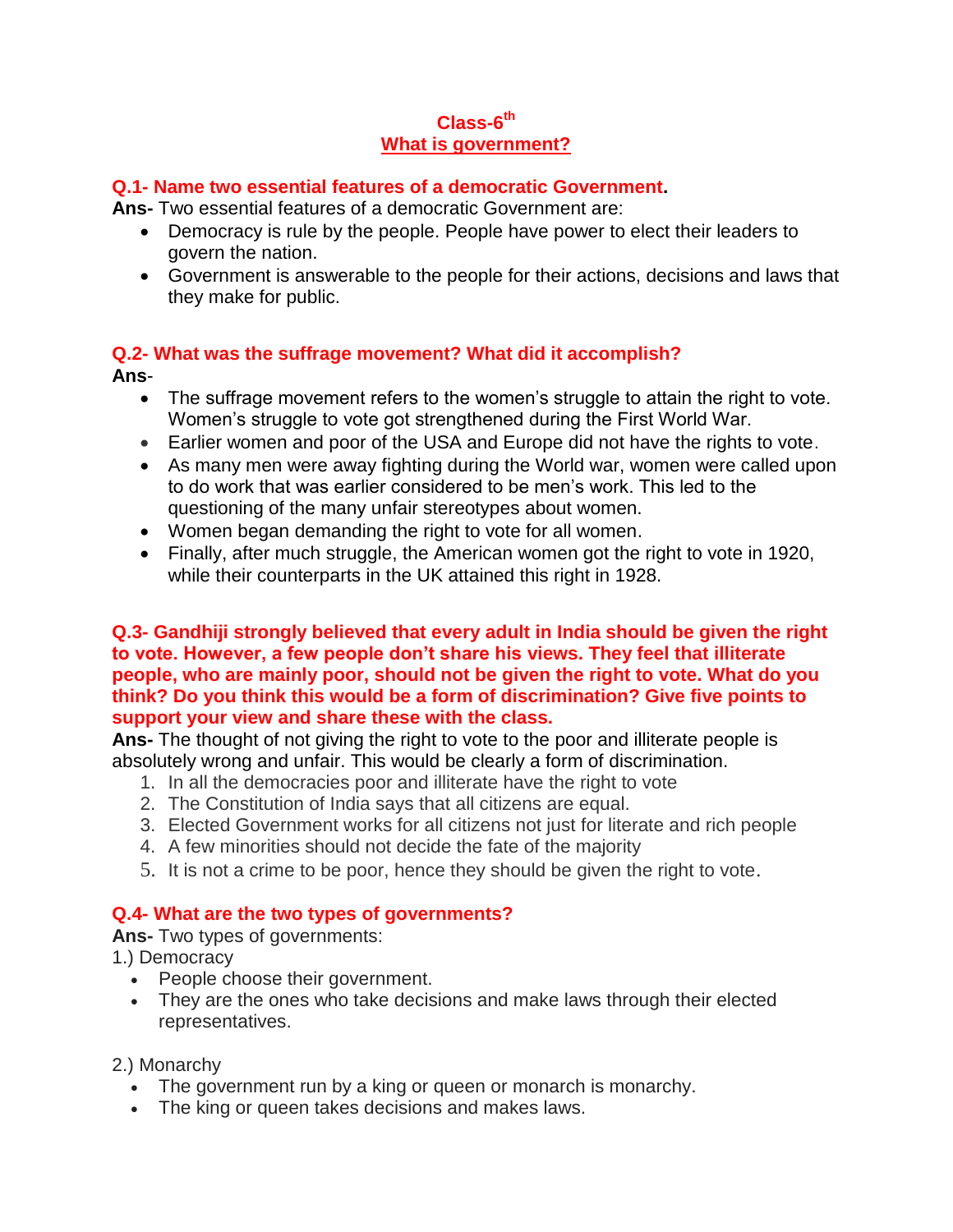#### **Q.5- What are representative democracies?**

**Ans-** Representative democracies are those democracies in which people participate in the government through their elected representatives (Through election process).

- The representatives meet and make decisions for the entire population.
- These democracies have universal adult franchise. All the adults of the country are allowed to vote

#### **Q.6- What do you understand by the word 'government'? List five ways in which you think the government effects your daily life.**

**Ans-** By the word, 'government' we understand that the organisation which takes decisions and makes laws for the citizens of a country is the government.

The five ways in which the government affects our daily life are:

- 1. Building roads and schools.
- 2. Reduction and fixing of prices of essential commodities.
- 3. Supply of electricity.
- 4. Preparation and implementation of several programmes to help the poor.
- 5. Running of postal and railway services

#### **Q.7- Why do you think the Government needs to make rules for everyone in the form of laws?**

**Ans-** Some rules have to be made that apply to everyone. For example, there is a need to control resources and protect the territory of a country, so people can feel secure. Governments do this on behalf of their people by exercising leadership, making decisions and implementing these among all the people living in their territory.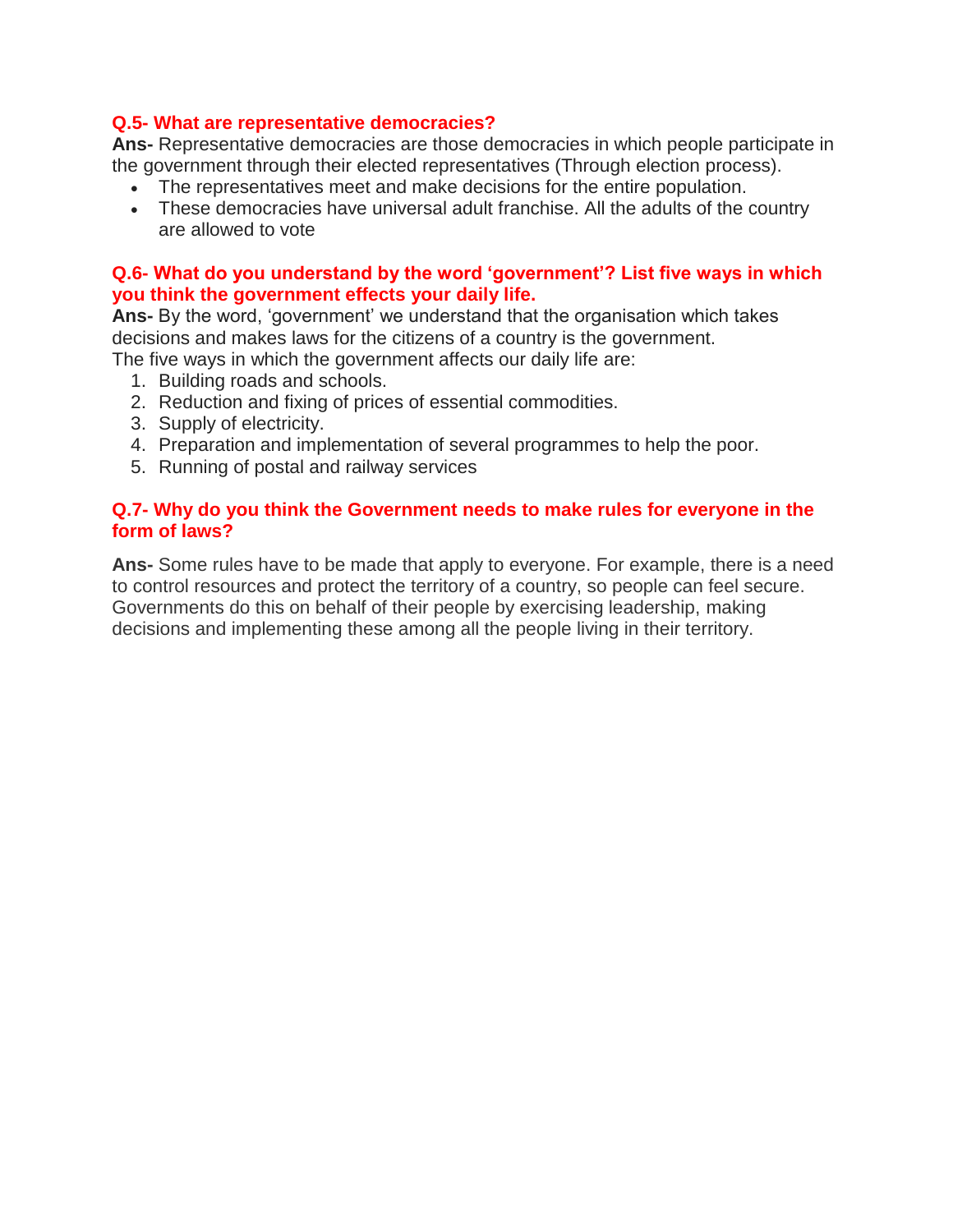# **Chapter – 2 (Civics) Diversity and discrimination**

## **Q.1- Who fought against inequalities? What did they do to end inequality?**

**Ans-** Dalits, women, tribal and peasants fought against the inequalities.

- Many Dalits fought for gaining entry into temples.
- Women demanded right to education as men did.
- Peasants and tribals fought for freedom from moneylenders, and from high rates of interests.

# **Q.2- How does discrimination occur?**

**Ans-** Discrimination occurs when we act on our prejudices or stereotypes.

# **Q.3- 'India is a secular country'. What does this mean?**

**Ans-** This means that people of different religions and faiths have freedom to follow and practice their religion without any fear of discrimination.

# **Q.4- What does the constitution say with regard to equality? Why do you think it is important for all people to be equal?**

**Ans-** Our Constitution says:

- 1. Everyone has equal rights and opportunities
- 2. All are equal to compete for Government jobs
- 3. People can choose any kind of work they wish to do
- 4. Untouchability is a crime and is legally abolished.

It is important for all people to be equal so that everyone has equal opportunities to grow in life regardless of the their religion, language, cast and community. It is important for the development of a society and the whole country

# **Q.5- How can the stereotype that girls are a burden on their parents affect the life of a daughter and the way they get treated in the house?**

**Ans**- The 5 different negative effects are mentioned below:

- 1. They don't receive proper love and care from the family.
- 2. They discontinue their education hence their dreams and goals are unfulfilled
- 3. They don't get adequate diet
- 4. They are asked to do all household works
- 5. They are not allowed to go out and make new friends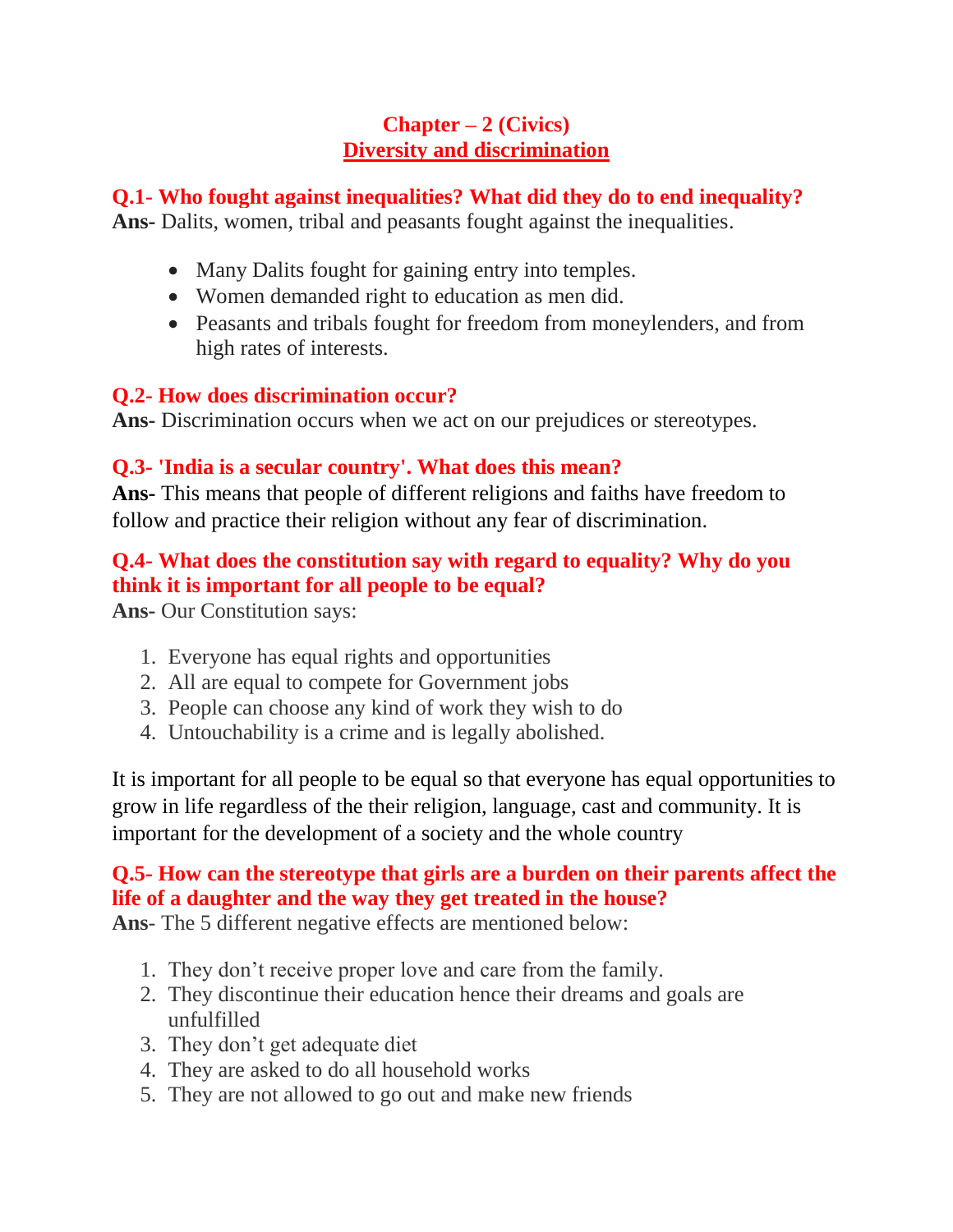## **Q.6- Who is a Dalit? Name the best known Dalit leader?**

**Ans-** Dalit is a term that people belonging to so-called lower castes use to address themselves. Dalit means those who have been 'broken' by social prejudices and discrimination. The government refers to this group of people as Scheduled Castes(SC).

Dr. B.R Ambedkar is the best known leader of Dalits. He is also known as the father of Indian constitution.

# **Q.7- What is the most common stereotype about muslims? What is the actual cause of non-attendance of Muslim girls in school?**

**Ans-** A common stereotype about some Muslims is that they are not interested in educating girls and therefore do not send girls to school. Poverty amongst Muslims is an important reason why Muslim girls do not attend school or drop out from school after a few years.

# **Q.8- Mention some activities which are considered less valued. What were the people performing these activities called?**

**Ans-** Activities like cleaning, washing, cutting hair, picking garbage are seen as tasks that are of less value and people who do this work are seen as dirty or impure. These groups of people were called 'Untoichables'.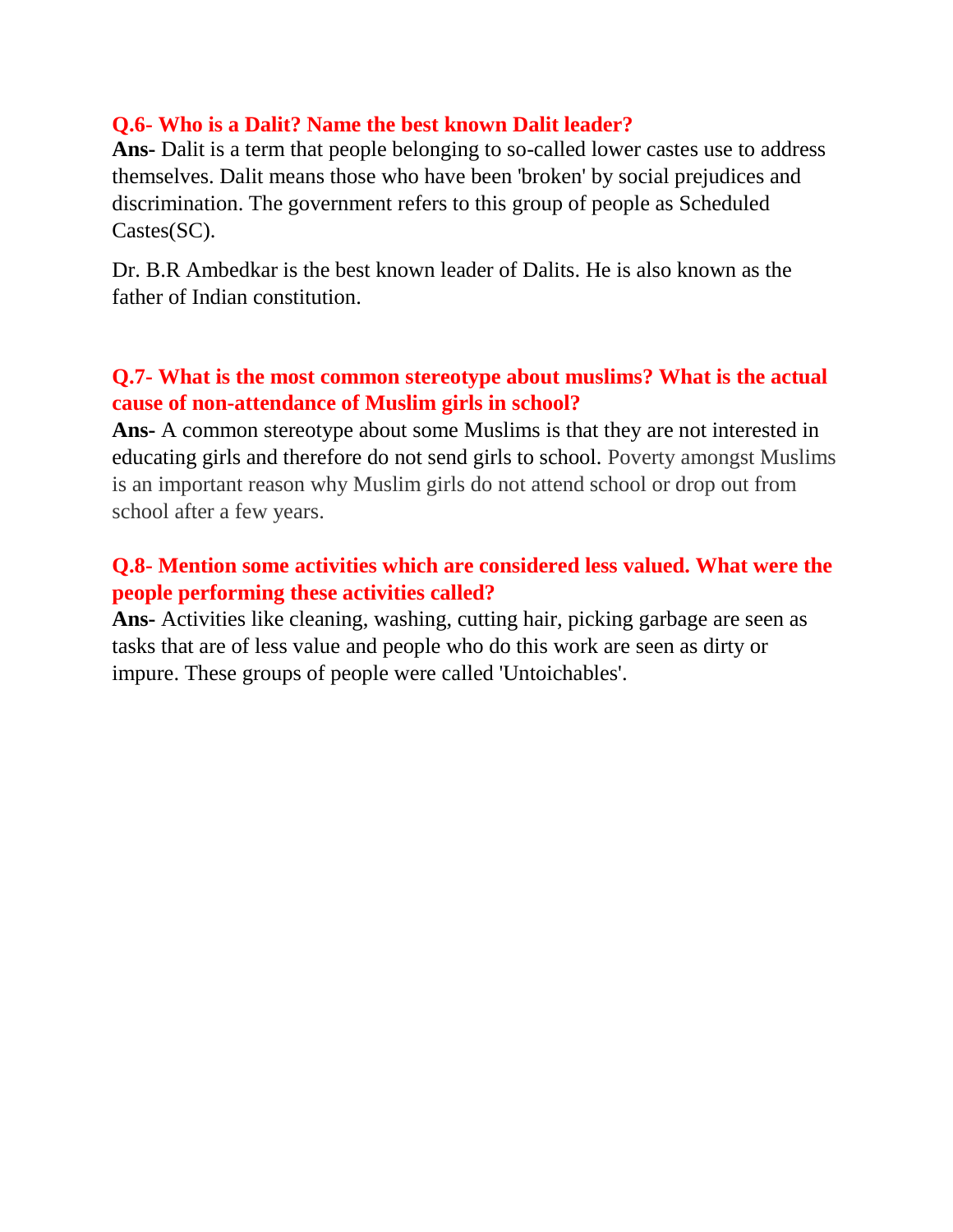## **Class- 6 th PANCHAYATI RAJ**

## **Q.1- What problem did the villagers in Hardas village face? What did they do to solve this problem?**

**Ans-** The villagers in Hardas village faced the problem of drinking water shortage. They did the following tasks to solve this problem:

- They deepened the hand pumps.
- They cleaned the village well
- They sought information about the scheme of watershed development from the Block Development Officer.

## **Q.2- What is difference between the Gram Sabha and Gram Panchayat? Ans-**

| <b>Gram Sabha</b>                                   | <b>Gram Panchayat</b>                 |
|-----------------------------------------------------|---------------------------------------|
|                                                     | This is an executive body made of     |
| (i) This consists of all the adults of the village. | Sarpanch and Panch.                   |
| (ii) All the voters are members of the Gram         | Sarpanch and Panch are members of the |
| Sabha.                                              | Gram Panchayat.                       |
|                                                     |                                       |
| (iii) It is a permanent body of the village.        | Elected for a period of 5 years only. |

(iv) It approves the various plans/programmes It spends the money on approved plans/

for village.

programmes.

## **Q.3- Describe a Gram Sabha.**

**Ans-**

 Gram Sabha is the institution consisting of all adults who live in the village or villages.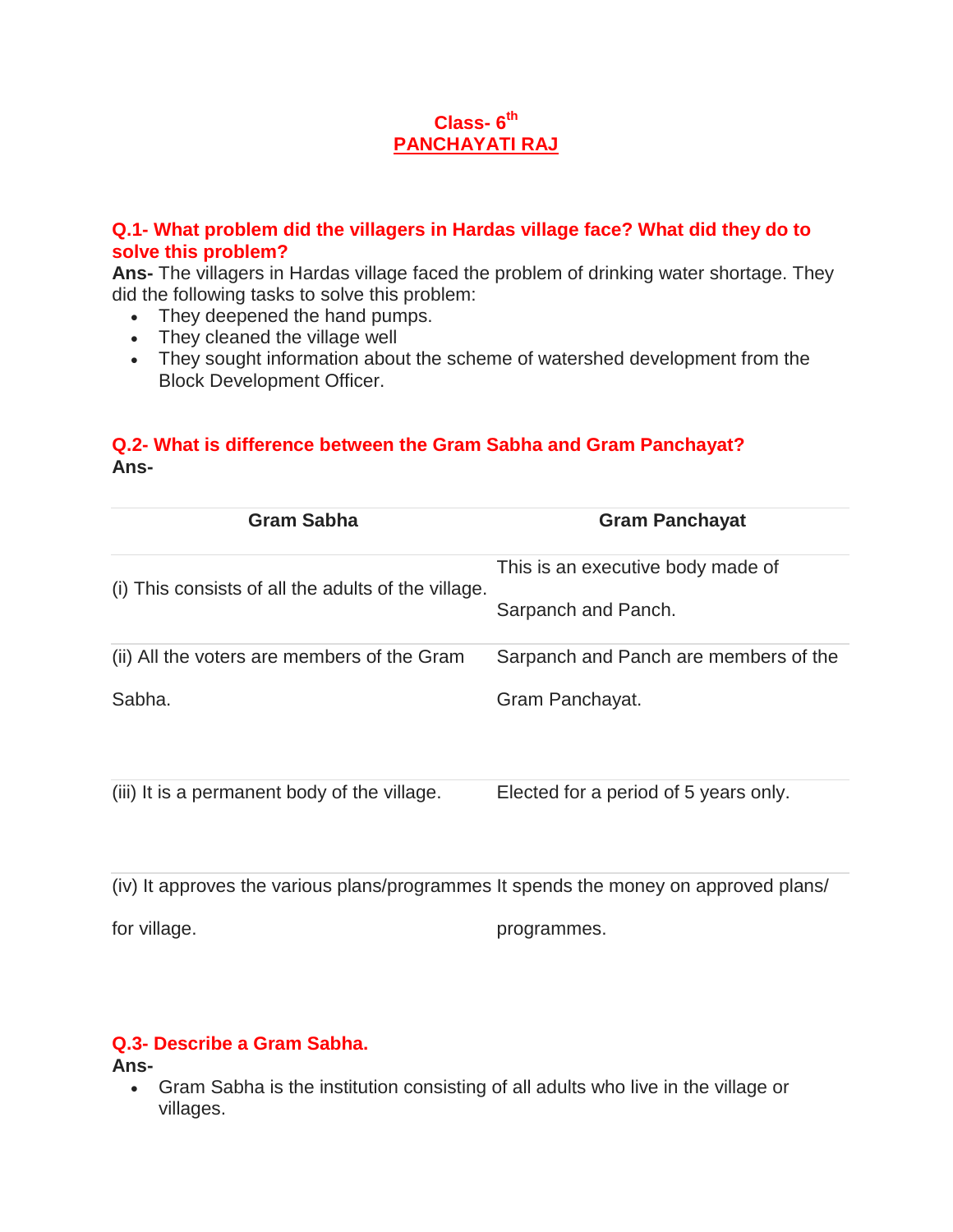- This could be only one village or a few villages.
- In some states, a village meeting is held for each village.
- Anyone who is 18 years old or more and who has the right to vote is a member of the Gram Sabha.

## **Q.4-What is the role of the Gram Sabha?**

**Ans-** Role of Gram Sabha

1. The Gram Sabha is a key factor in making the Gram Panchayat play its role and be responsible.

2. It is the place where all plans for the work of the Gram Panchayat are placed before the people.

3. The Gram Sabha prevents the Panchayat from doing wrong things like misusing money or favouring certain people.

4. It plays an important role in keeping an eye on the elected representatives and in making them responsible to the persons who elected them.

## **Q.5- What is the link between a Gram Sabha and a Gram Panchayat?**

**Ans-** Relationship between Gram Sabha and Gram Panchayat

- 1) Gram Panchayat is elected by Gram Sabha.
- 2) The work of the Gram Panchayat has to be approved by the Gram Sabha.
- 3) Gram Panchayat is answerable to the members of Gram Sabha.
- 4) Gram Sabha keeps watch on the working of elected representatives of Gram Panchayat.
- 5) In some states, Gram Sabhas form committees like construction and development committees. These committees include some members of the Gram Sabha and some from the Gram Panchayat who work together to carry out specific tasks.

## **Q.6- What are the functions of the Gram Panchayat?**

**Ans-** Functions of the Gram Panchayat

- 1) The construction and maintenance of water sources, roads, drainage, school buildings and other common property resources.
- 2) Levying and collecting local taxes.
- 3) Executing government schemes related to generating employment in the village.

## **Q.7- What are the sources of funds for the Gram Panchayat?**

**Ans-** Sources of funds for the Gram Panchayat

- 1. Collection of taxes on houses, market places etc.
- 2. Government scheme funds received through various departments of the
- government through the Janpad and Zila Panchayats.
- 3. Donations for community works etc.

## **Q.8- Describe the composition of the Gram Panchayat.**

**Ans-** Composition of the Gram Panchayat: